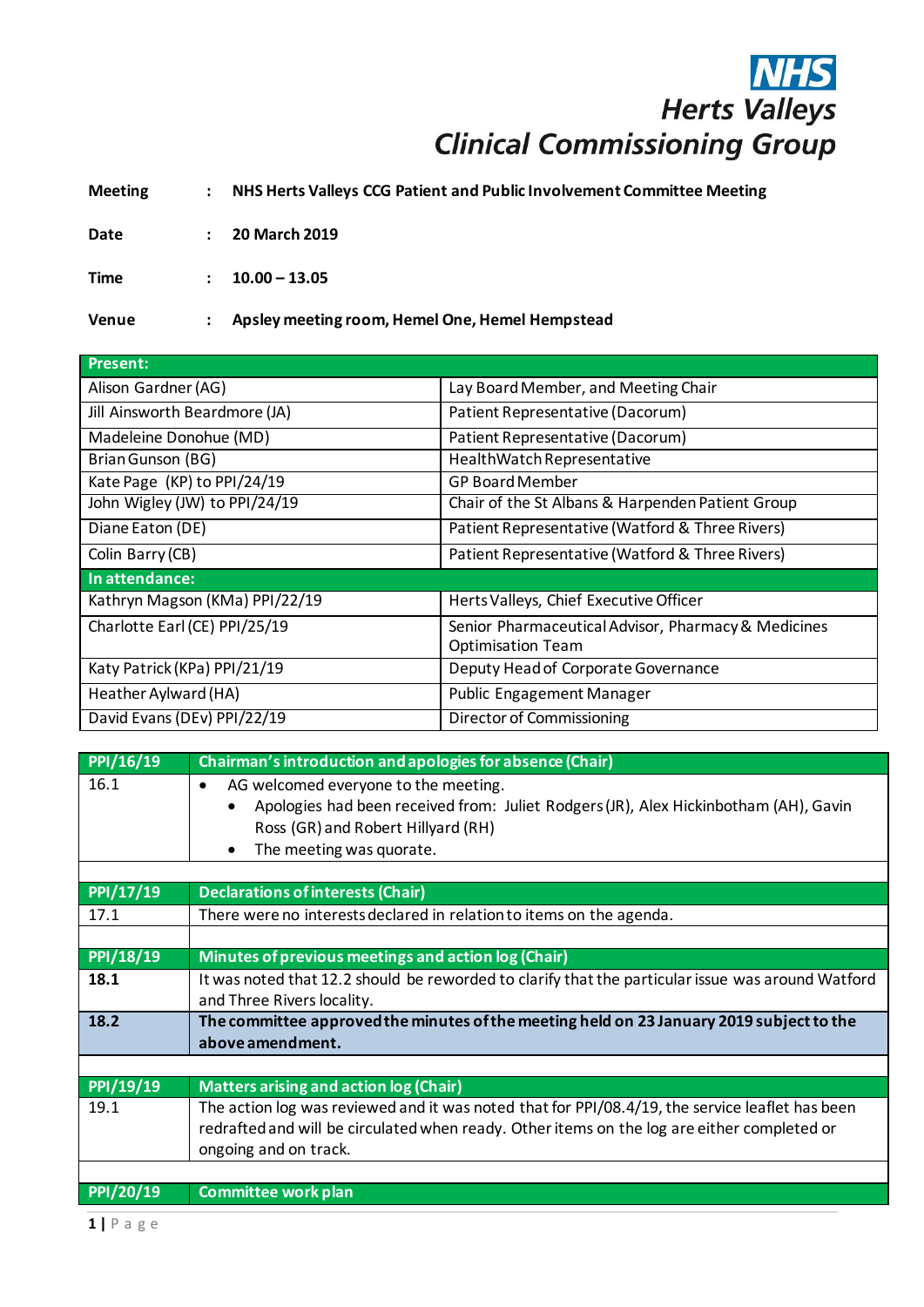| 20.1      | It was noted that we should ensure that service updates planned for May are on the agenda as                                                                                                                                                                                                                                                                                                                                                                                                                                                                                                                 |
|-----------|--------------------------------------------------------------------------------------------------------------------------------------------------------------------------------------------------------------------------------------------------------------------------------------------------------------------------------------------------------------------------------------------------------------------------------------------------------------------------------------------------------------------------------------------------------------------------------------------------------------|
|           | they had been delayed from March.                                                                                                                                                                                                                                                                                                                                                                                                                                                                                                                                                                            |
| 20.2      | The committee noted the updated workplan                                                                                                                                                                                                                                                                                                                                                                                                                                                                                                                                                                     |
| 20.3      | ACTION: RW to add update on community respiratory service to the workplan                                                                                                                                                                                                                                                                                                                                                                                                                                                                                                                                    |
|           |                                                                                                                                                                                                                                                                                                                                                                                                                                                                                                                                                                                                              |
| PPI/21/19 | <b>Board Assurance Framework (BAF)</b>                                                                                                                                                                                                                                                                                                                                                                                                                                                                                                                                                                       |
| 21.1      | KPa introduced the paper with the following points:<br>Risk management is about ensuring we deliver our statutory responsibilities and strategic<br>objectives.<br>Reminder of the CCG strategic objectives of which there are four.<br>٠<br>The board has a responsibility for risk and there are risks inherent in moving forward,<br>$\bullet$<br>therefore the board will review on a regular basis via the board assurance framework<br>$(BAF)$ .<br>There are 15 key strategic risks in the current BAF. Management of risk is a statutory<br>requirement and a fundamental part of our total approach |
|           | There is a bottom up and top down approach with strategic risks at the top, individual<br>risks at the bottom.<br>The context is the first step in managing risk. The STP has changed the context and we are<br>increasingly evaluating at risks associated with STP workstreams. We are often managing<br>risks without direct responsibility for them.                                                                                                                                                                                                                                                     |
| 21.2      | Key terminology explained regarding risk scoring: inherent, current, target and forecast.<br>The following points were made in discussion:                                                                                                                                                                                                                                                                                                                                                                                                                                                                   |
|           | Risk scores are often developed as a result of consensus, though there is formal approach<br>described in the risk management strategy and process.<br>The organisation is grappling with a very large number of risks at any one point in time<br>and this cannot be underestimated.<br>Sometimes it may appear that no changes have happened over a period of time as the<br>scores have remained the same but actions may have helped prevented a worsening of                                                                                                                                            |
|           | risk scores.<br>It was clarified that all NHS organisations have a similar approach to risk.                                                                                                                                                                                                                                                                                                                                                                                                                                                                                                                 |
| 21.3      | The committee thanked KP for a helpful overview of risk management in the CCG.                                                                                                                                                                                                                                                                                                                                                                                                                                                                                                                               |
| 21.4      | ACTION KP to return to next meeting to take the committee specifically through the                                                                                                                                                                                                                                                                                                                                                                                                                                                                                                                           |
|           | engagement risks.                                                                                                                                                                                                                                                                                                                                                                                                                                                                                                                                                                                            |
|           |                                                                                                                                                                                                                                                                                                                                                                                                                                                                                                                                                                                                              |
| PPI/22/19 | Strategic outline case engagement update                                                                                                                                                                                                                                                                                                                                                                                                                                                                                                                                                                     |
| 22.1      | DEvintroduced the paper with the following points:<br>There have been a number of public meetings to update residents at various points in the<br>process so far and a meeting at the end of January was well attended and more than half<br>the meeting was devoted to questions and answers.                                                                                                                                                                                                                                                                                                               |
|           | There has been an increased emphasis on use of social media in order to attract a wider<br>audience, including younger people<br>A significant amount of correspondence has been received on planning assumptions<br>We have aimed to be as transparent as possible and do not expect FOI requests as a<br>result<br>We have engaged closely with district councils and health scrutiny<br>Recent sessions have been involving panels and those people were independently                                                                                                                                    |
|           | identified.<br>The final evaluation will be a qualitative one which will be followed by a further public<br>event. The public voice provides a view that will be used by boards to make decisions.                                                                                                                                                                                                                                                                                                                                                                                                           |
| 22.2      | The following points were made in discussion:<br>JA felt it was difficult to find documentation on websites so there needs to be a hyperlink<br>on the front page of the website<br>Consultation is planned for May and the decision will go to the boards in June.                                                                                                                                                                                                                                                                                                                                          |
|           |                                                                                                                                                                                                                                                                                                                                                                                                                                                                                                                                                                                                              |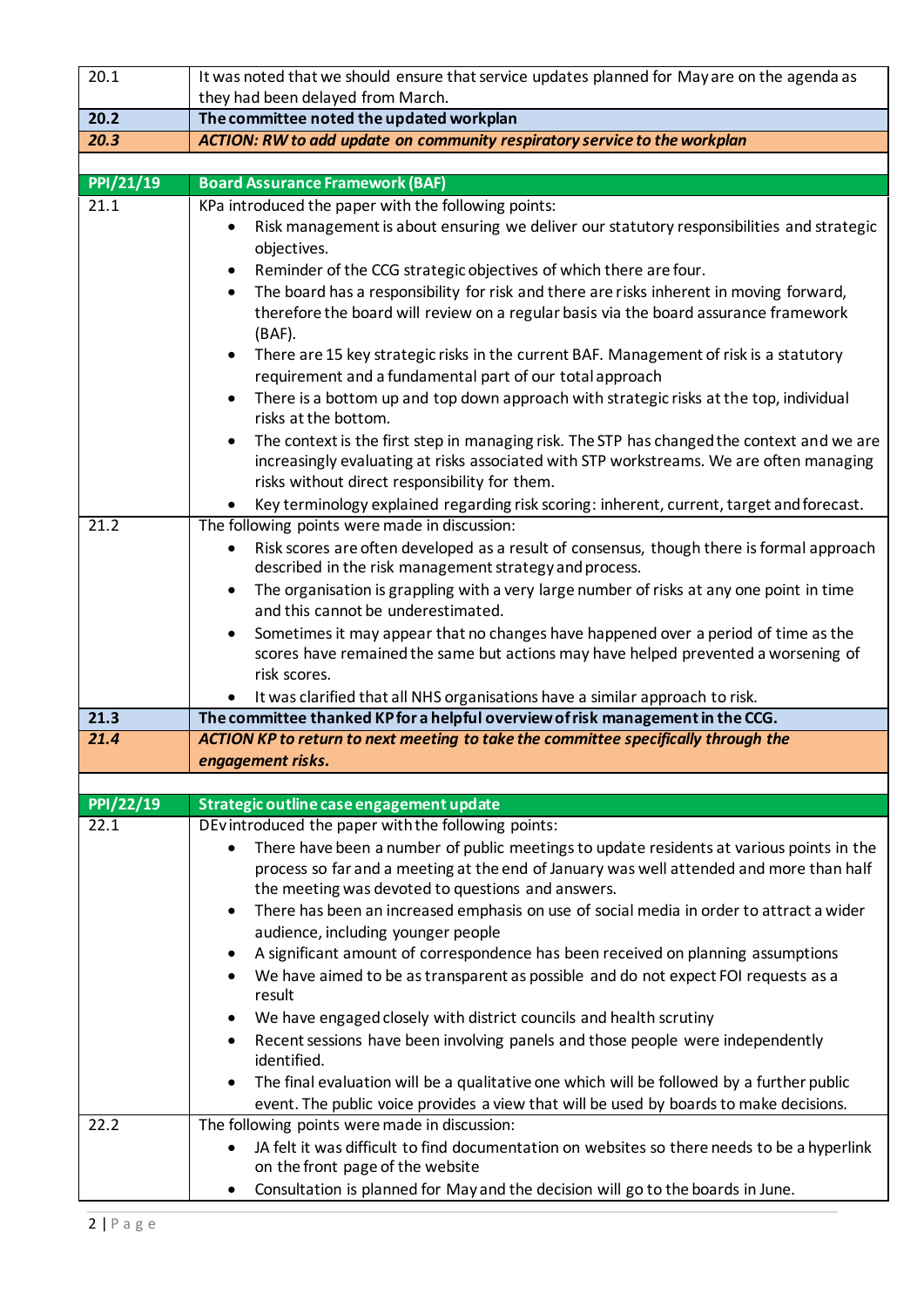|                  | There are 4 permutations, some include Hemel Hempstead site to various degrees. If<br>$\bullet$<br>planned care moves to Hemel this would result in a big expansion. |
|------------------|----------------------------------------------------------------------------------------------------------------------------------------------------------------------|
|                  | KM stated that the SOC is predicated on shifting 40% activity to the community and                                                                                   |
|                  | people may not widely understand this. Recent and ongoing procurements will ensure                                                                                   |
|                  | that this happens.                                                                                                                                                   |
|                  | Discussion on location of services should be switched to the advantage of shorter waiting<br>$\bullet$                                                               |
|                  | times for community based services.                                                                                                                                  |
|                  | People are concerned about losing hospital services and we need to reassure them about                                                                               |
|                  | the community based solutions.                                                                                                                                       |
|                  | MD suggested that patients are struggling with the connect service and this needs to be                                                                              |
|                  | addressed in order to convince patients that the out of hospital services work and are a                                                                             |
|                  | viable alternative to the hospital.                                                                                                                                  |
| 22.3             | The committee noted the update                                                                                                                                       |
| 22.4             | ACTION: RW to send members locality reports from board and also consultation document on                                                                             |
|                  | changes in legislation.                                                                                                                                              |
| 22.5             | ACTION: RW to send CEO report to be send after each CCG board meeting.                                                                                               |
| 22.6             | ACTION: DE/JR to address difficulty in accessing information on the CCG website                                                                                      |
|                  |                                                                                                                                                                      |
| PP/23/19         | <b>NHS England IAF participation submission</b>                                                                                                                      |
| 23.1             | HA introduced the report with the following points:                                                                                                                  |
|                  | This covers five domains : governance, annual reporting, day to day practice, feedback /<br>evaluation and equalities / health inequalities                          |
|                  | Within these there are various criteria where we presented to NHSE examples of how                                                                                   |
|                  | those were met.                                                                                                                                                      |
|                  | All the information used as examples is available on the CCG website.<br>٠                                                                                           |
|                  | NHSE are expected to publish their assessment by July.<br>$\bullet$                                                                                                  |
|                  | The process is much more detailed than in 2018.                                                                                                                      |
| 23.2             | The committee expressed positive views on the content of the report and felt that it accurately                                                                      |
|                  | reflects the performance and approach of the CCG.                                                                                                                    |
| 23.3             | The committee noted the report                                                                                                                                       |
| <b>PPI/24/19</b> | <b>CCG Constitution</b>                                                                                                                                              |
| 24.1             | RW introduced the paper with the following points:                                                                                                                   |
|                  | The constitution is undergoing a revision at the present time.                                                                                                       |
|                  | We tend to review on an annual basis but also NHSE have introduced a new model<br>$\bullet$                                                                          |
|                  | constitution which is intended to streamline constitutions.                                                                                                          |
|                  | The model included only one line about PPI.<br>٠                                                                                                                     |
|                  | We have expanded this and also included the golden thread though chair of PPI<br>$\bullet$                                                                           |
|                  | committee to the CCG board                                                                                                                                           |
| 24.2             | The committee discussed the section on patient and public involvement and concluded that it                                                                          |
|                  | was highly appropriate.                                                                                                                                              |
| 24.3             | The committee noted the report                                                                                                                                       |
|                  |                                                                                                                                                                      |
| PPI/25/19        | Patient participation in medicines programmes                                                                                                                        |
| 25.1             | CE introduced the discussion with the following points:                                                                                                              |
|                  | We try to engage the patient voice where we can                                                                                                                      |
|                  |                                                                                                                                                                      |
|                  | We have added patient inputs to the local prescribing committee and also across the<br>$\bullet$                                                                     |
|                  | whole of Herts committee (2 reps each)                                                                                                                               |
|                  | There have been changes in patient attendees - the technical nature of papers and one                                                                                |
|                  | change of circumstances with the result that we have one vacancy for each committee.                                                                                 |
|                  | The campaign has been run on gluten free foods and was developed with really helpful<br>$\bullet$                                                                    |
|                  | patient inputs. We would like patients to comment on documentation at an early stage in<br>order to shape the communications.                                        |